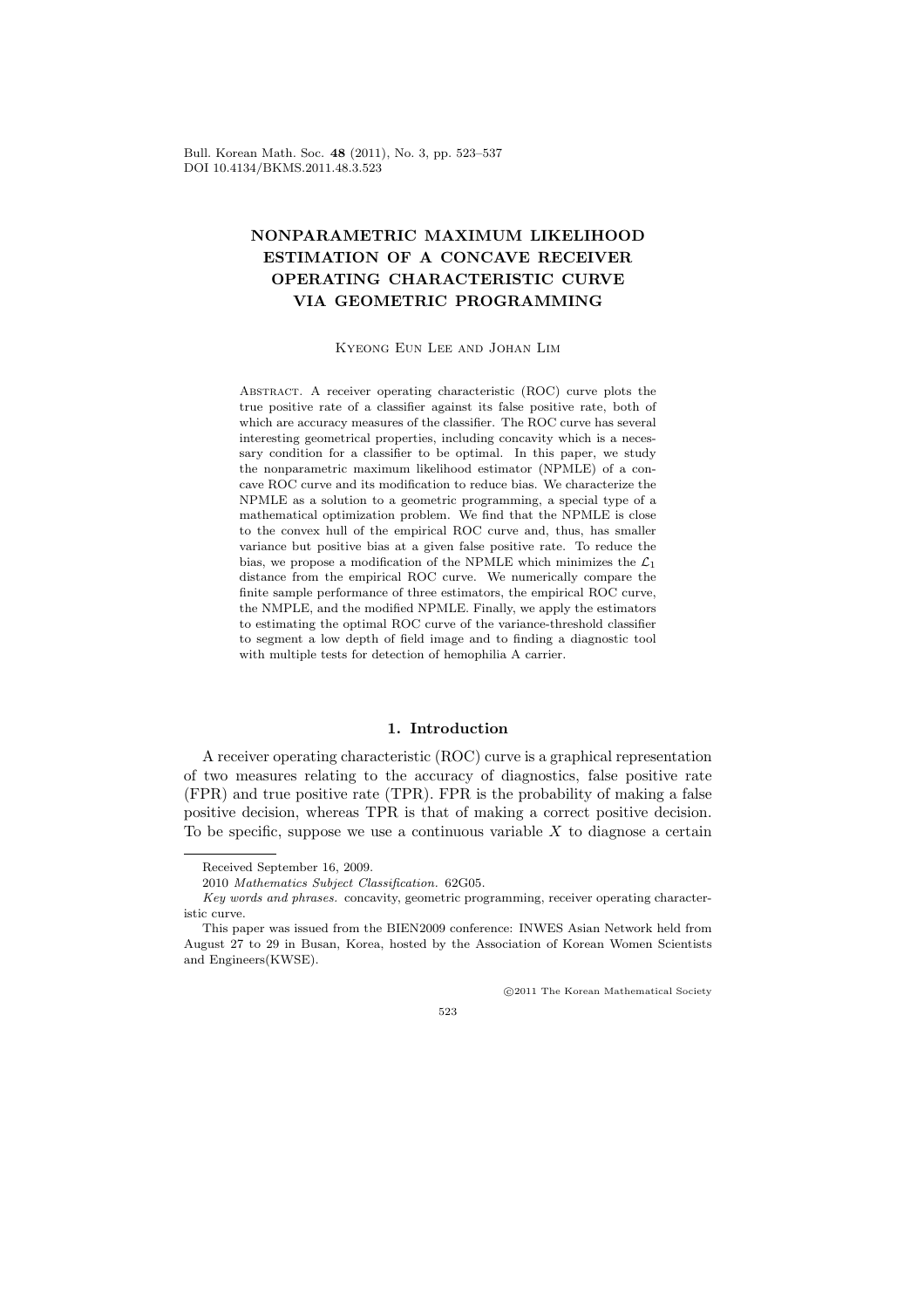disease; if the value of  $X$  is larger than a critical value  $c$ , we classify the subject into a disease (positive) group; otherwise, we classify it to a non-disease (negative) group. Let  $S_1$  and  $S_2$  be survival functions of X of the true negative and the true positive group, respectively. The FPR and the TPR of a given classifier is

(1) 
$$
\text{FPR}(c) = S_1(c) \text{TPR}(c) = S_2(c).
$$

The ROC curve plots  $TPR(c)$  against  $FPR(c)$  for different values of *c*. Thus, it is defined, for  $p \in [0, 1]$ , as:

(2) 
$$
R(p) = S_2 \{ S_1^{-1}(p) \}.
$$

Concavity is a necessary condition for the optimal ROC curve, which is a plot of the highest achievable TPR for each FPR level by a given classifier. Suppose an ROC curve is not concave on an interval  $[a, b] \subset [0, 1]$ , where a and  $b$  correspond to the sensitivity at critical values  $c_1$  and  $c_2$  respectively. Then, for the diagnosis with critical values  $c \in [c_2, c_1]$ , we find a better diagnostic system which has the same sensitivity but low specificity by randomly choosing between two diagnoses with critical values  $c_1$  and  $c_2$ . Thus, the concave upper envelope (least concave majorant) of the observed ROC curve represents the potential optimal ROC curve.

Several procedures has been proposed to estimate the optimal concave ROC curve. The most common one in the literature assumes a parametric error distribution which provides a concave ROC curve (Campbell and Ratnaparkhi [3]; Dorfman et al. [4]; Pan and Metz [21]; Metz and Pan [17]; Lloyd [13]). Lloyd [14] proposes a procedure to compute the maximum likelihood estimator (MLE) of a concave ROC curve when we know the probabilities of true positive and true negative. Also in a machine learning literature, Flach and Wu [6] propose a mirroring method which computes a ROC curve by reflexing the column and row of the confusion matrix of the FPR and TPR.

In this paper, we are interested in the nonparametric maximum likelihood estimator (NPMLE) of a concave ROC curve. We characterize it as a solution to a geometric program (GP), a special type of mathematical optimization problem. The GP can easily be transformed to a convex optimization problem, and then solved globally and efficiently using interior-point methods; we refer the reader to the paper *"A Tutorial on Geometric Programming* (Boyd et al. [2])" for more on geometric programming.

The numerical study based on GP shows that the NPMLE is close to the convex hull of the empirical ROC curve and has positive bias at a given FPR, although its variance is much smaller than that of the empirical ROC curve. To this reason, we further propose a modification of the NMPLE to minimize the  $\mathcal{L}_1$  distance from the empirical ROC curve within a certain class of concave ROC functions.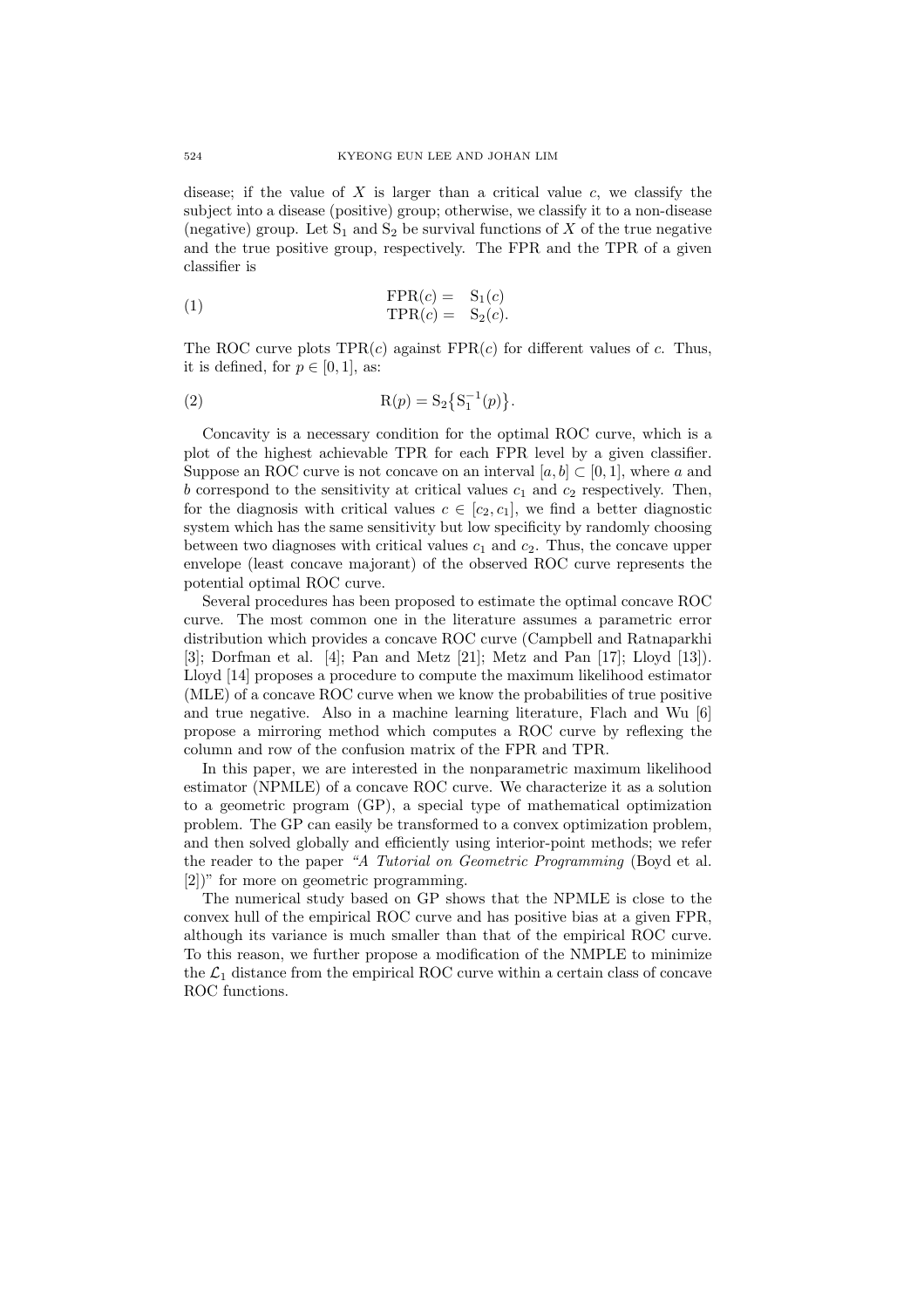The paper is organized as follows. In Section 2, we introduce the NPMLE and the main problem which needs to be solved in order to obtain it. In Section 3, we briefly describe the GP and characterize the main problem as a GP. In Section 4, we implement a numerical study to investigate the performance of the NPMLE and show that the NPMLE has positive bias, although it has smaller variance than the empirical ROC curve. In Section 5, we introduce a modification of the NPMLE to reduce a bias and numerically compare its bias and MSE to those of the NPMLE and the empirical ROC curve. In Section 6, we apply the modified NPMLE to estimating the ROC curves for two real examples. In the first example, we estimate the optimal ROC curves of the local variance classifier (LVC) in segmenting a low depth of field image. In the second example, we compare several classifiers to detect hemophilia A carriers. In Section 7, we briefly summarize the paper.

#### **2. NPMLE**

# **2.1. Main problem**

Let us consider independent random samples from two populations, a disease (positive group,  $i = 2$ ) and a non-disease (negative group,  $i = 1$ ) population. Let  $S_i$  be the survival function  $(1 - cdf)$  of the *i*th population, and let  $x_{i1}, \ldots, x_{in_i}$  be the observed classification scores for  $i = 1, 2$ . Complete observations occur on a subset of scores  $x_1 < x_2 < \cdots < x_m$ , where  $\{x_1, \ldots, x_m\}$  is the union of all observed scores  $x_{i1}, \ldots, x_{in_i}$  for  $i = 1, 2$ . For the *i*th population, let  $d_{ij}$  denote the number of observations in the interval  $[x_j, x_{j+1})$ , then  $n_{ij} = \sum_{r=j}^{m} d_{ir}$  is the number of observations whose values are larger than or equal to  $\tilde{x_i}$ .

We consider a binary classifier responsible for assigning a subject to group 2 if its value *x* is larger than a constant *γ*, and to group 1 otherwise. The false positive rate (FPR) is  $P(X > \gamma | i = 1) = S_1(\gamma)$  and the true positive rate (TPR) is  $P(X > \gamma | i = 2) = S_2(\gamma)$ . The ROC curve of the classifier is the parametric curve  $(S_1(\gamma), S_2(\gamma))$ , the plot of the TPR against the FPR. In other words, the ROC curve  $R(p)$  is that in  $(2)$ .

We are interested in estimating the ROC curve under the concavity constraint from observations  $x_{i1}, \ldots, x_{in_i}$  for  $i = 1, 2$ . The NPMLE of the ROC curve without concavity constraint is

$$
\widehat{\mathcal{R}}_n(p) = \widehat{\mathcal{S}}_{2n} \{ \widehat{\mathcal{S}}_{1n}^{-1}(p) \} \qquad \text{for } p \in (0, 1),
$$

where  $\hat{S}_{1n}$  and  $\hat{S}_{2n}$  are the unconstrained MLEs of  $S_1$  and  $S_2$ . They are equal to empirical survival curves of populations 1 and 2, and maximize

(3) 
$$
\mathcal{L}(S_1, S_2) = \prod_{i=1}^2 \prod_{j=1}^m \left\{ S_i(x_{j-1}) - S_i(x_j) \right\}^{d_{ij}}
$$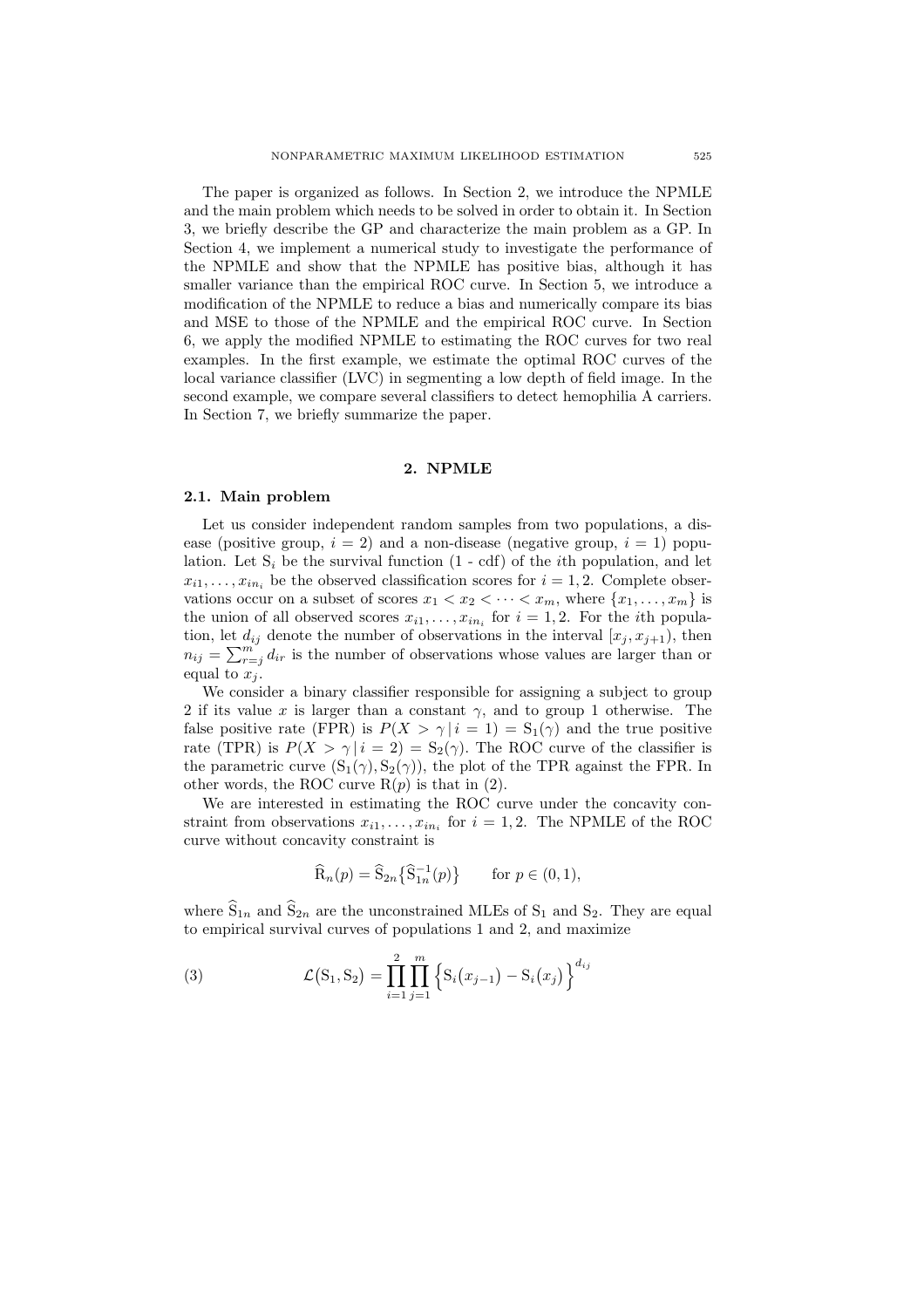over all pairs of piecewise constant functions which are right continuous with jumps only at  $x_1, \ldots, x_m$  (Kaplan and Meier [10]; Johansen [8]; Feltz and Dykstra [5]).

The NPMLEs  $\hat{S}_1^{\text{con}}$  and  $\hat{S}_2^{\text{con}}$  under concavity constraint is the solution to

)}*<sup>d</sup>ij*

(4) maximize 
$$
\mathcal{L}(S_1, S_2) = \prod_{i=1}^2 \prod_{j=1}^m \left\{ S_i(x_j -) - S_i(x_j) \right\}^{d_{ij}}
$$
  
subject to  $R(p) = S_2(S_1^{-1}(p))$  being concave in *p*.

The solution to (4) has all mass at the observed points  $x_1, \ldots, x_m$  as in an unconstrained NPMLE. If some estimators  $\tilde{S}_1^{\text{con}}$  and  $\tilde{S}_2^{\text{con}}$  do not have such a property, we could find an alternative solution satisfying concavity constraint, whose likelihood value is larger than that of  $(\tilde{S}_1^{\text{con}}, \tilde{S}_2^{\text{con}})$ . Thus, the problem (4) is equivalent to

$$
\begin{array}{ll}\n\text{maximize} & \mathcal{L}(S_1, S_2) = \prod_{i=1}^2 \prod_{j=1}^m \left\{ S_i(x_{j-1}) - S_i(x_j) \right\}^{d_{ij}} \\
\text{subject to} & \left( \frac{S_2(x_j) - S_2(x_{j-1})}{S_2(x_{j+1}) - S_2(x_j)} \right) / \left( \frac{S_1(x_j) - S_1(x_{j-1})}{S_1(x_j) - S_1(x_j)} \right) \\
& \leq \left( \frac{S_2(x_{j+1}) - S_2(x_j)}{S_2(x_j) - S_2(x_j)} \right) / \left( \frac{S_1(x_{j+1}) - S_1(x_j)}{S_1(x_j) - S_1(x_j)} \right).\n\end{array}
$$

The likelihood function (5) could be rewritten with variables

$$
p_{ij} = S_i(x_j)/S_i(x_{j-1}),
$$
  $q_{ij} = 1 - p_{ij},$   $i = 1, 2,$   $j = 1, ..., m.$ 

The variables of the problem (5) can be expressed with  $p_{ij}$  s as  $S_i(t_j) = \prod_{r=1}^j p_{ir}$ . So the objective can be written as

$$
\mathcal{L}(S_1, S_2) = \prod_{i=1}^{2} \prod_{j=1}^{m} \left\{ S_i(x_{j-1}) - S_i(x_j) \right\}^{d_{ij}}
$$
  
\n
$$
= \prod_{i=1}^{2} \prod_{j=1}^{m} \left\{ 1 - \frac{S_i(x_j)}{S_i(x_{j-1})} \right\}^{d_{ij}} \left\{ \frac{S_i(x_{j-1})}{S_i(x_{j-2})} \cdots S_i(x_1) \right\}^{d_{ij}}
$$
  
\n
$$
= \prod_{i=1}^{2} \prod_{j=1}^{m} (1 - p_{ij})^{d_{ij}} \prod_{r < j} p_{ir}^{d_{ij}}.
$$

The concavity constraints are also written with  $p_{ij}$ s for  $i = 1, 2$ , and  $j =$  $1, 2, \ldots, m$ . As addressed above, the MLEs of  $S_1$  and  $S_2$  are specified only up to finite points  $\{x_1, x_2, \ldots, x_m\}$ , and, hence, we are only concerned with the concavity on these points. Thus, the constraints are

$$
\frac{S_2(x_j) - S_2(x_{j-1})}{S_1(x_j) - S_1(x_{j-1})} \le \frac{S_2(x_{j+1}) - S_2(x_j)}{S_1(x_{j+1}) - S_1(x_j)},
$$

(note that  $S_1$  and  $S_2$  are nonincreasing in  $x_j$ ) which are also written using  $p_{ij}$ s as

$$
\left(\frac{p_{1j}}{1-p_{1j}}\right) \le \left(\frac{p_{2j}}{1-p_{2j}}\right) \left(\frac{1-p_{2(j+1)}}{1-p_{1(j+1)}}\right)
$$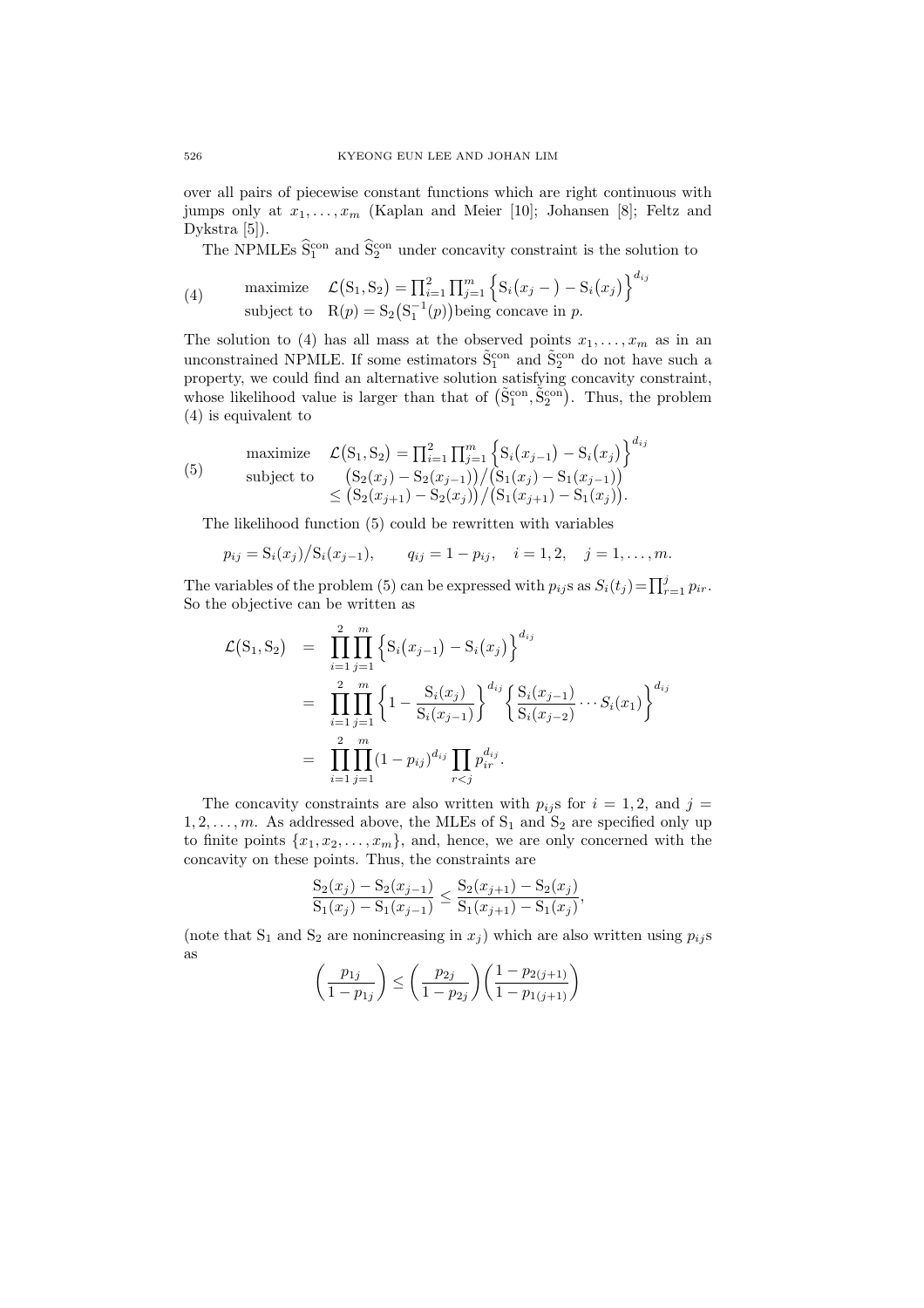for  $j = 1, 3, \ldots, m - 1$ . Finally, the problem to be solved is

maximize 
$$
\mathcal{L}(\{p_{1j}\}, \{p_{2j}\}) = \prod_{i=1}^{2} \prod_{j=1}^{m} (1 - p_{ij})^{d_{ij}} \prod_{r < j} p_{ir}^{d_{ij}}
$$
  
\n(6) subject to  $\left(\frac{p_{1j}}{1 - p_{1j}}\right) \left(\frac{1 - p_{2j}}{p_{2j}}\right) \left(\frac{1 - p_{1(j+1)}}{1 - p_{2(j+1)}}\right) \le 1$  for  $j = 2, 3, ..., m - 1$ .

### **3. Computation via geometric program**

First we will introduce two classes of functions, *monomials* and *posynomi*als, which define a geometric program. Let  $x_1, \ldots, x_n$  denote *n* real positive variables, and  $x = (x_1, \ldots, x_n)$  represent a vector with components  $x_i$ . A *monomial* is a real valued function *f* of *x* with the form

(7) 
$$
f(x) = cx_1^{a_1} x_2^{a_2} \cdots x_n^{a_n},
$$

where  $c > 0$  and  $a_i \in \mathbb{R}$ . A *posynomial* is the sum of one or more monomials, namely

(8) 
$$
f(x) = \sum_{k=1}^{K} c_k x_1^{a_{1k}} x_2^{a_{2k}} \cdots x_n^{a_{nk}},
$$

where each  $c_k$  is positive.

A *geometric program* is an optimization problem of the form

minimize 
$$
f_0(x)
$$
  
subject to  $f_i(x) \le 1$ ,  $i = 1,..., m$ ,  
 $g_j(x) = 1$ ,  $j = 1,..., p$ ,

where  $f_i$  are posynomials,  $g_i$  are monomials, and  $x_i > 0$  are the optimization variables. Here, the objective must be a posynomial and must be minimized, the equality constraints must be a monomial equal to one, and the inequality constraints must be a posynomial less than or equal to one. See the tutorial by Boyd, et al. [2] for more on geometric programming.

We can solve a GP efficiently by converting it to *a non-linear convex optimization problem*, *i.e.*, a problem with convex objective and inequality constraint functions, and linear equality constraints. The converting is achieved by performing a logarithmic transformation in the sense that, in place of the original variables  $x_i$ , we use their logarithms,  $y_i = \log x_i$  (so  $x_i = e^{y_i}$ ). The transformed version of a GP is a convex optimization problem for which efficient solution methods are well developed (Boyd and Vandenberghe [2]; Nesterov and Nemirovsky [19]; Norcedal and Wright [20]). In particular, interior methods for GPs are very efficient and robust. Furthermore, high-quality implementation of a primal-dual interior-point method for GPs is already available from solvers. Some examples of methods, which have a simple interface that recognizes and solves GPs, include CVX (Grant, Boyd, and Ye [7]), GGPLAB (Mutapcic, Koh, Kim, and Boyd  $[18]$ ), and YALMIP (Löfberg  $[15]$ ).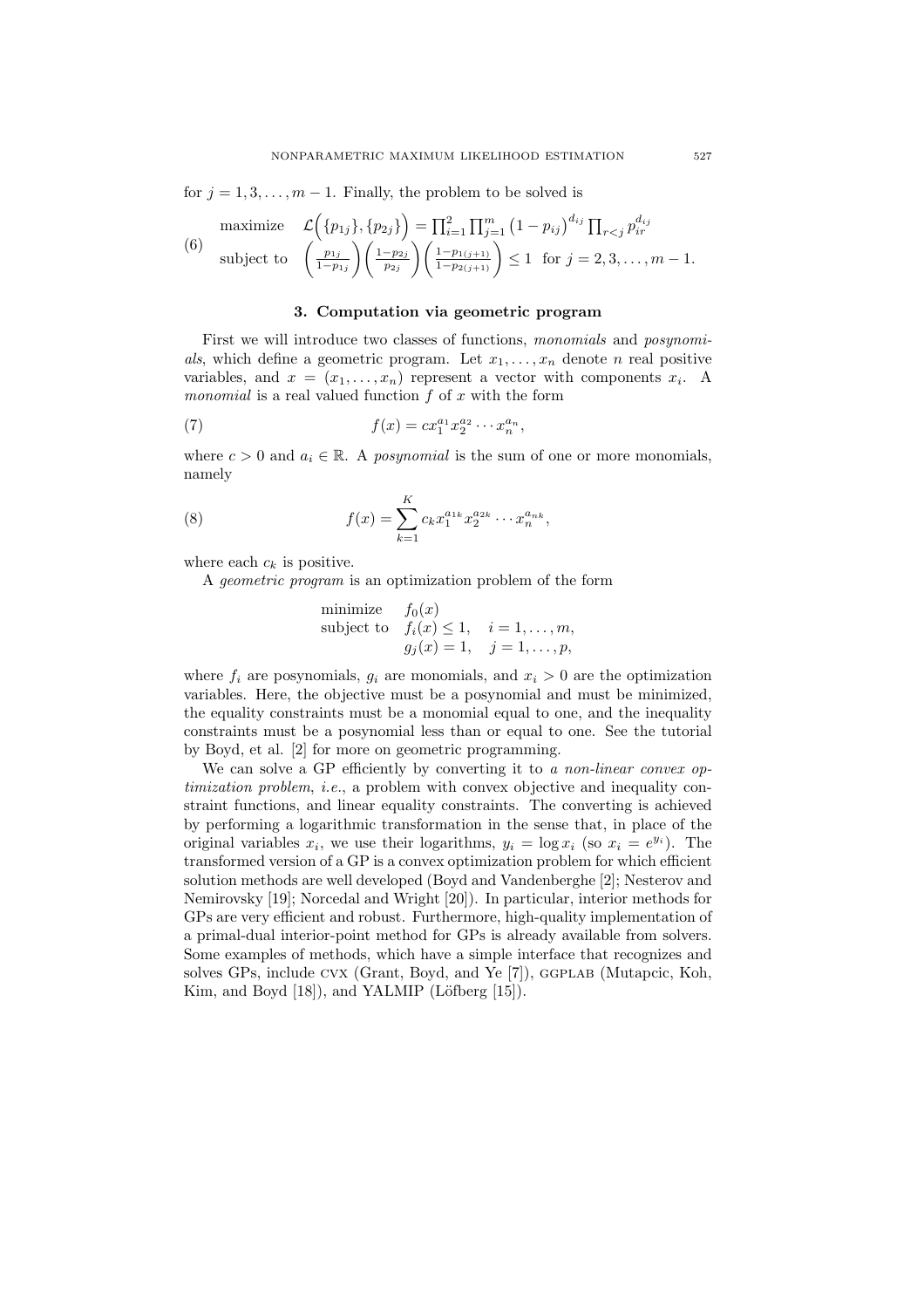The GP-based methods have been used for solving problems that arise in estimating multinomial probabilities under constraints. Alldredge and Armstrong (1974) consider the problem of estimating overlap sizes created by interlocking sampling schemes. Mazumdar and Jefferson (1983) consider the monotonicity in Bernoulli probabilities when sums of *k* Bernoulli random variables are observed. Briker, Kortanek, and Xu (1997) consider the constraints on the local odd ratios when the frequencies are observed along with an r *×* c rectangular array. The problems considered in the aforementioned papers involve maximizing the likelihood function of multinomial observations under certain constraints and can be reformulated as GPs. Recently, Lim et al. [12] and Lim et al. [11] studied the application of a GP to estimating current status data and stochastically ordered survival functions.

We rewrite the main problem (6) using variables  $q_{ij} = 1 - p_{ij}$  for  $i = 1, 2$ , and  $j = 1, 2, \ldots, m$ :

maximize 
$$
\mathcal{L}\left(\{(p_{ij}, q_{ij})\}\right) = \prod_{i=1}^2 \prod_{j=1}^m q_{ij}^{d_{ij}} \prod_{r < j} p_{ir}^{d_{ij}}
$$
  
\n(9) subject to  $\left(\frac{p_{1j}}{q_{1j}}\right) \left(\frac{q_{2j}}{p_{2j}}\right) \left(\frac{q_{1j}}{q_{2(j+1)}}\right) \le 1$  for  $j = 2, 3, ..., m - 2$ ,   
\n $p_{ij} + q_{ij} = 1$  for  $i = 1, 2, j = 1, 2, ..., m$ .

The objective of the problem (9) is a monomial of the variables. As shown in the above, in a GP, the only equality constraints allowed involve monomials, so the problem (9) is not a GP, since the equality constraints are posynomial equalities. We replace those posynomial equalities with inequalities to obtain the problem

maximize 
$$
\mathcal{L}\left(\{(p_{ij}, q_{ij})\}\right)
$$
  
\nsubject to  $\left(\frac{p_{1j}}{q_{1j}}\right)\left(\frac{q_{2j}}{p_{2j}}\right)\left(\frac{q_{1j}}{q_{2(j+1)}}\right) \le 1$  for  $j = 2, 3, ..., m - 2$ ,  
\n $p_{ij} + q_{ij} \le 1$  for  $i = 1, 2, j = 1, 2, ..., m$ ,

which is a GP.

We establish the equivalence between (9) and (10). Since the posynomials  $p_{ij} + q_{ij}$  are *monotone increasing* in either  $p_{ij}$  or  $q_{ij}$ , the objective is decreasing in the variables, and so we can see that at the optimal point, the inequality constraints  $p_{ij} + q_{ij} \leq 1$  must be tight. In other words, if for some *i* and *j*,  $\overline{p}_{ij} + \overline{q}_{ij} < 1$  is strict, then  $(\overline{p}_{ij}, \overline{q}_{ij})$  cannot be optimal since  $(\widehat{p}_{ij}, \widehat{q}_{ij})$  with  $\hat{p}_{ij} = \overline{p}_{ij}$  for  $j = 1, 2, \dots, n - 1$  and  $\hat{q}_{ij} = 1 - \overline{p}_{ij} > \overline{q}_{ij}$  are feasible for (10) but

$$
\mathcal{L}\Big(\big\{\big(\overline{p}_{kl},\overline{q}_{kl}\big),\left(k,l\right)\neq\left(i,j\right)\big\},\left(\widehat{p}_{ij},\widehat{q}_{ij}\right)\Big) > \mathcal{L}\Big(\big\{\big(\overline{p}_{kl},\overline{q}_{kl}\big),\left(k,l\right)\neq\left(i,j\right)\big\},\left(\overline{p}_{ij},\overline{q}_{ij}\right)\Big).
$$

Hence, both problems (9) and (10) are equivalent, in the sense that their optimal values and solutions are the same, and the solution of one problem is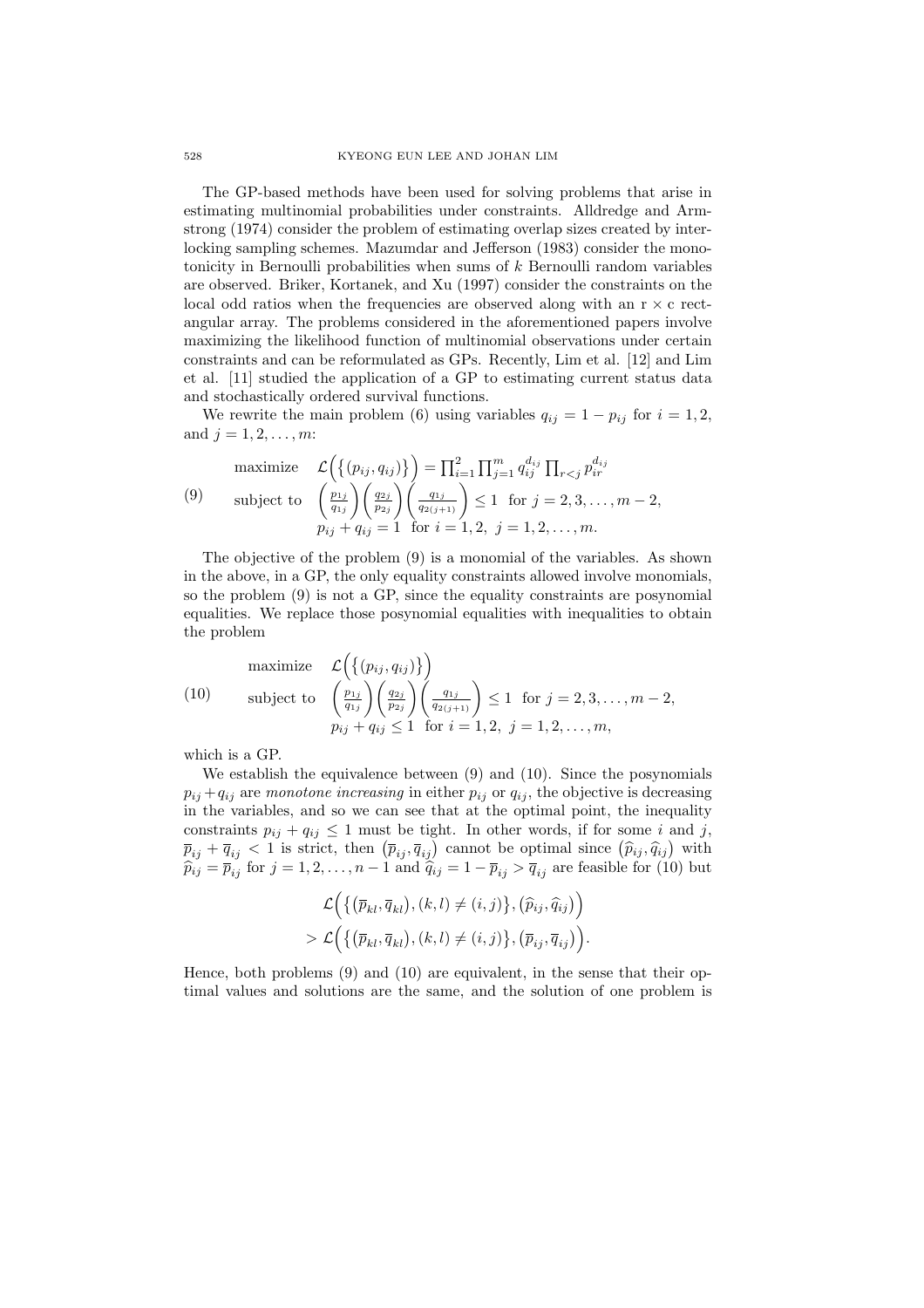readily obtained from that of the other, and vice versa. In summary, we can solve the original problem (9), through the tractable GP (10).

#### **4. Numerical study**

Next, we implement a simulation study to investigate the performance of the NPMLE.

We consider a two class classification problem using a single variable *x*. We consider a classifier which assigns a subject into group 1 (resp. group 2) if  $x \leq c$ (resp. if  $x > c$ ). We consider two errors distributions, the normal distribution, and t-distribution with 5 degrees of freedom. For normal errors, the data set in group 1 is generated from the normal distribution with mean 0 and variance 1, whereas the data in group 2 is generated from the normal distribution with mean of  $\delta$  and same variance. Thus, its true ROC curve is

(11) 
$$
R(p) = 1 - \Phi(-\delta + \Phi^{-1}(1-p)),
$$

which is a concave function on [0, 1];  $\Phi(x)$  is the cumulative distribution function (cdf) of the standard normal distribution. For t-error distributions, the data set in group 1 is generated from a t-distribution with mean 0, whereas the data in group 2 is generated from one with a mean of *δ*. The degrees of freedom of the t-distribution is set to be 5. Thus, its true ROC curve again has the same shape as (11) which only differs in using the cdf of the t-distribution with mean 0 and 5 degrees of freedom instead of  $\Phi$ . In both normal and t cases,  $\delta$  is chosen as 0.5 or 1. The sample sizes  $(n_1, n_2)$  are chosen as either equal sample sizes  $n_1 = n_2$  or unequal sample sizes  $n_1 = 2n_2(\neq n_2)$ . The total sample size  $n = n_1 + n_2$  is chosen as  $n = 50, 100, 200, 300$  for equal sample size cases, and as  $n = 60, 120, 210, 300$  for unequal sample size cases.

We generate 100 data sets for each case we consider. In each data set, we compute the empirical ROC and the NPMLE of the concave ROC curve. We approximate the bias and the mean squared error (MSE) of the estimated ROC curves at grid points  $p \in [0, 1]$ . In Figures 1-2, we plot the results of the cases involving normal error distribution with  $n_1 = n_2$ , and those for t-error distribution with  $n_1 \neq n_2$ . The results obtained for other cases are similar to the reported ones.

The figures show that the NPMLE has larger positive bias, but smaller variance than the empirical ROC curve. A necessary condition for the NPMLE to be consistent is that the number of observations  $d_{ij}$  in the interval  $[x_j, x_{j+1})$ increases for every *j*th interval and the *i*th population. However, this will not be true unless the data is interval censored.

#### **5. Modified NPMLE**

Section 4 shows that the constrained NPMLE has smaller variance but has larger positive bias than the empirical ROC. For this reason, its mean squared error (MSE) is similar to that of the empirical ROC. In this section, we propose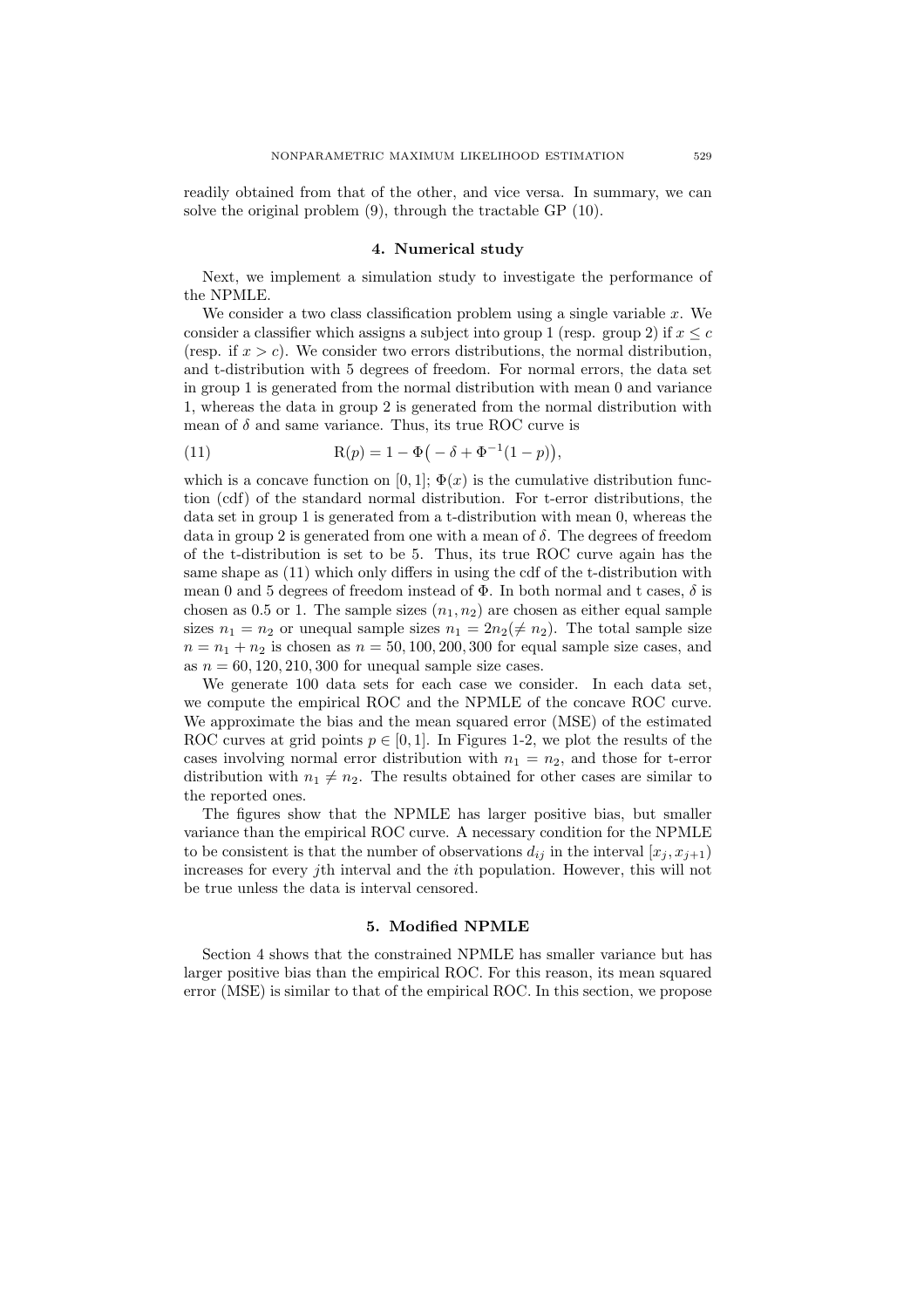

FIGURE 1. Normal error distribution with equal sample sizes  $n_1 = n_2$ , and  $n = n_1 + n_2$ . The modified NMPLE is introduced in the next section.

a modification of the constrained NPMLE to reduce the bias and the MSE. We are motivated by the fact that the empirical ROC curve is unbiased and find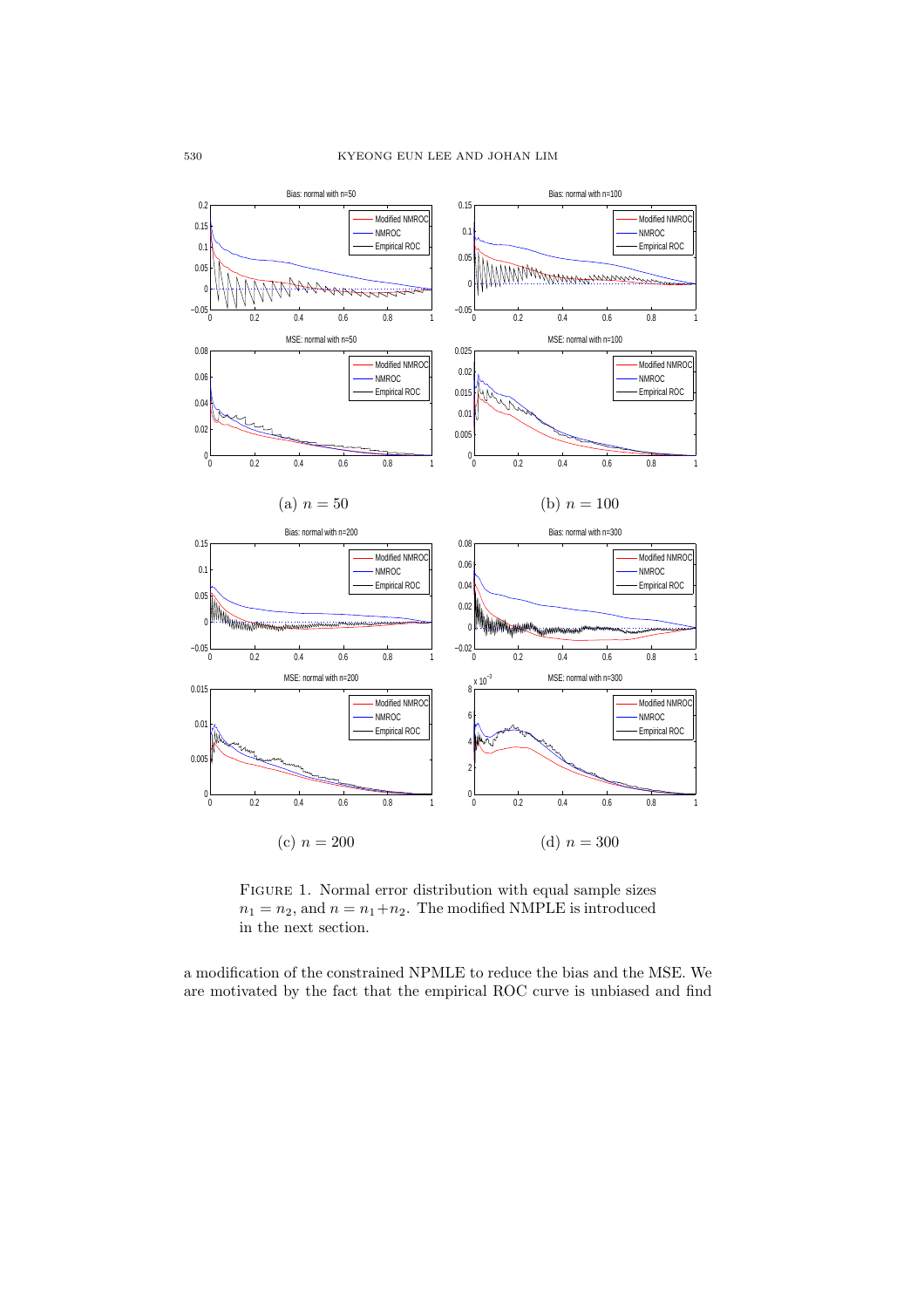

FIGURE 2. t-error distribution with unequal sample sizes. Here,  $n_1 = 2 \cdot n_2$  and  $n = n_1 + n_2$ . The modified NMPLE is introduced in the next section.

a function to minimize its  $\mathcal{L}_1$  distance to the empirical ROC curve in a given specific class of concave ROC curves.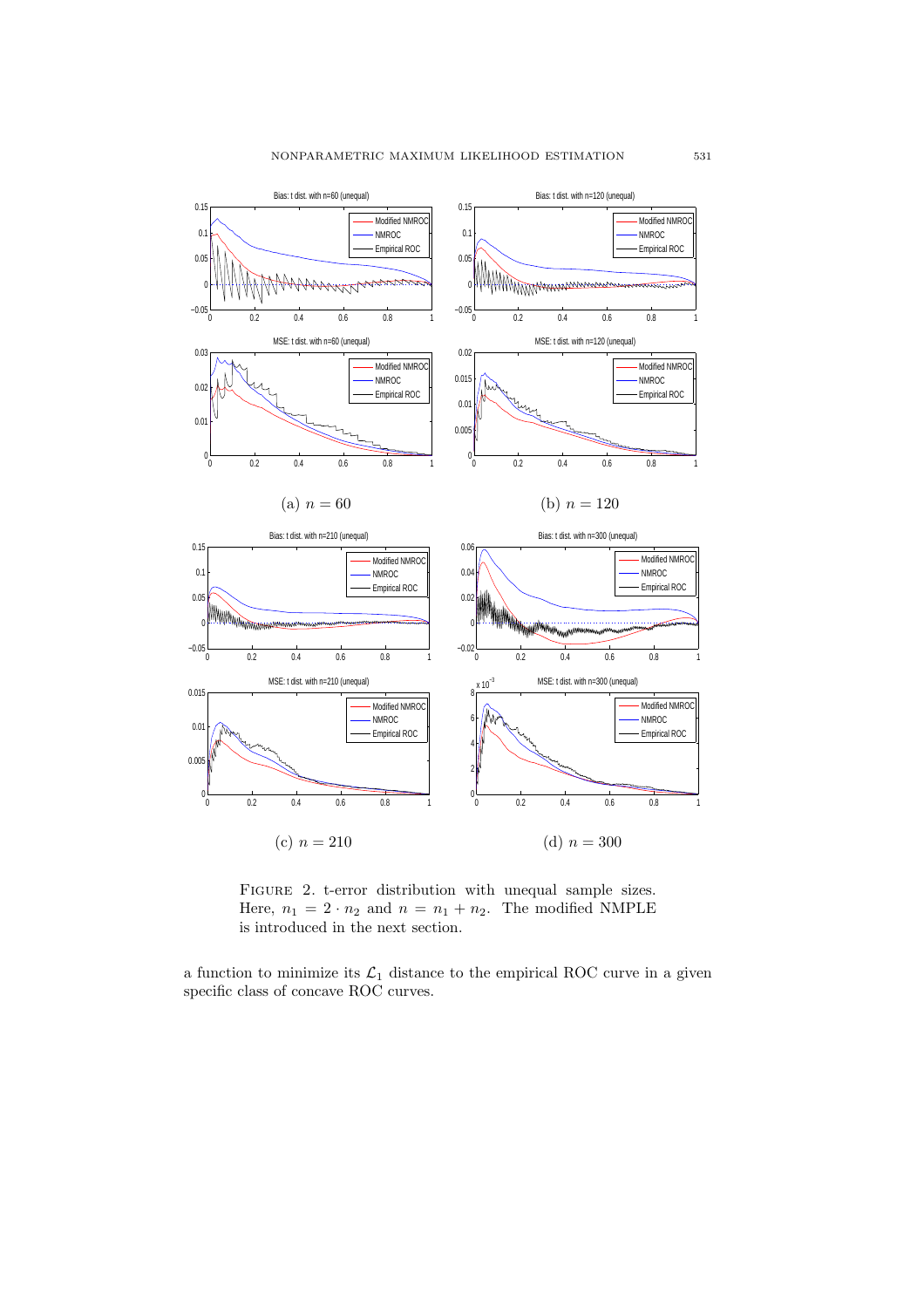We consider the class of concave ROC curves which consists of mixtures of the NPMLE and a concave lower envelope. Let  $\mathbb{R}^{\text{emp}}(p)$  and  $\mathbb{R}^{\text{mle}}(p)$  be the empirical ROC curve and the NPMLE, respectively. We define the concave lower envelope  $R^{lower}(p)$  as

$$
R^{lower}(p) = \max (R_1(p), p),
$$

where  $R_1(p)$  is the piecewise linear line connecting points  $(0,0)$ ,  $(p^*, R^{emp}(p^*))$ , and (1, 1) and  $p^* = \text{argmax}_p \{ R^{\text{mle}} - R^{\text{emp}} \}.$  To be specific, the class of ROC curves we are considering is

$$
\mathcal{R} = \left\{ \lambda \mathbf{R}^{\text{mle}} + (1 - \lambda) \mathbf{R}^{\text{lower}}, \ \lambda \in [0, 1] \right\}.
$$

Finally, we can define the modified NPMLE as

$$
\mathbf{R}^{\text{m.}\text{mle}}(p) \quad = \quad \mathop{\rm argmin}\nolimits_{\mathbf{R}\in\mathcal{R}} \int_0^1 \left| \mathbf{R}(p) - \mathbf{R}^{\text{emp}}(p) \right| \; dp,
$$

where the integration is approximated by a grid point method.

We further numerically compare  $R^{m,mle}(p)$  and two other estimators,  $R^{mle}(p)$ and  $\mathbb{R}^{\text{emp}}(p)$  using exactly the same simulation setting as that used in the previous section. By computing the bias and the MSE of the modified NPMLE and then plotting them together in Figures 1 and 2, we found that the bias of the modified NPMLE is significantly smaller than the NPMLE. The modified NPMLE introduces an extra variance, however, its overall MSE is smaller than those of the NPMLE and the empirical ROC curve.

#### **6. Examples**

In this section, we illustrate the proposed method with two real examples; one is the segmentation of the region of interest (ROI) in a low depth of field (DOF) image; the other is the detection of hemophilia A carriers using two measurements in blood samples.

## **6.1. Low depth of field**

In this subsection, we consider a segmentation problem in low depth of field (DOF) images. In DOF images, only the object of interest (OOI) is focused and the other regions defocused and blurred. As a result, the focused regions normally have more high frequency components than the defocused ones. The classifier to extract OOI from a DOF image often relies on the detection of the high frequency areas in the image (Wang et al. [24]; Yim and Bovik [25]).

We consider a classifier which is based on a local variance  $\sigma_t^2$ , a measure of the high-frequency components at a pixel *t*:

$$
\sigma_t^2 = \frac{1}{|\xi_t|} \sum_{s \in \xi_t} (z_s - \overline{z}_t)^2,
$$

where  $\xi_t$  is the set of pixels including pixel *t* and its neighborhood pixels,  $|\xi_t|$  is the number of pixels in  $\xi_t$ , and  $z_s$  is the intensity of images between 0 and 255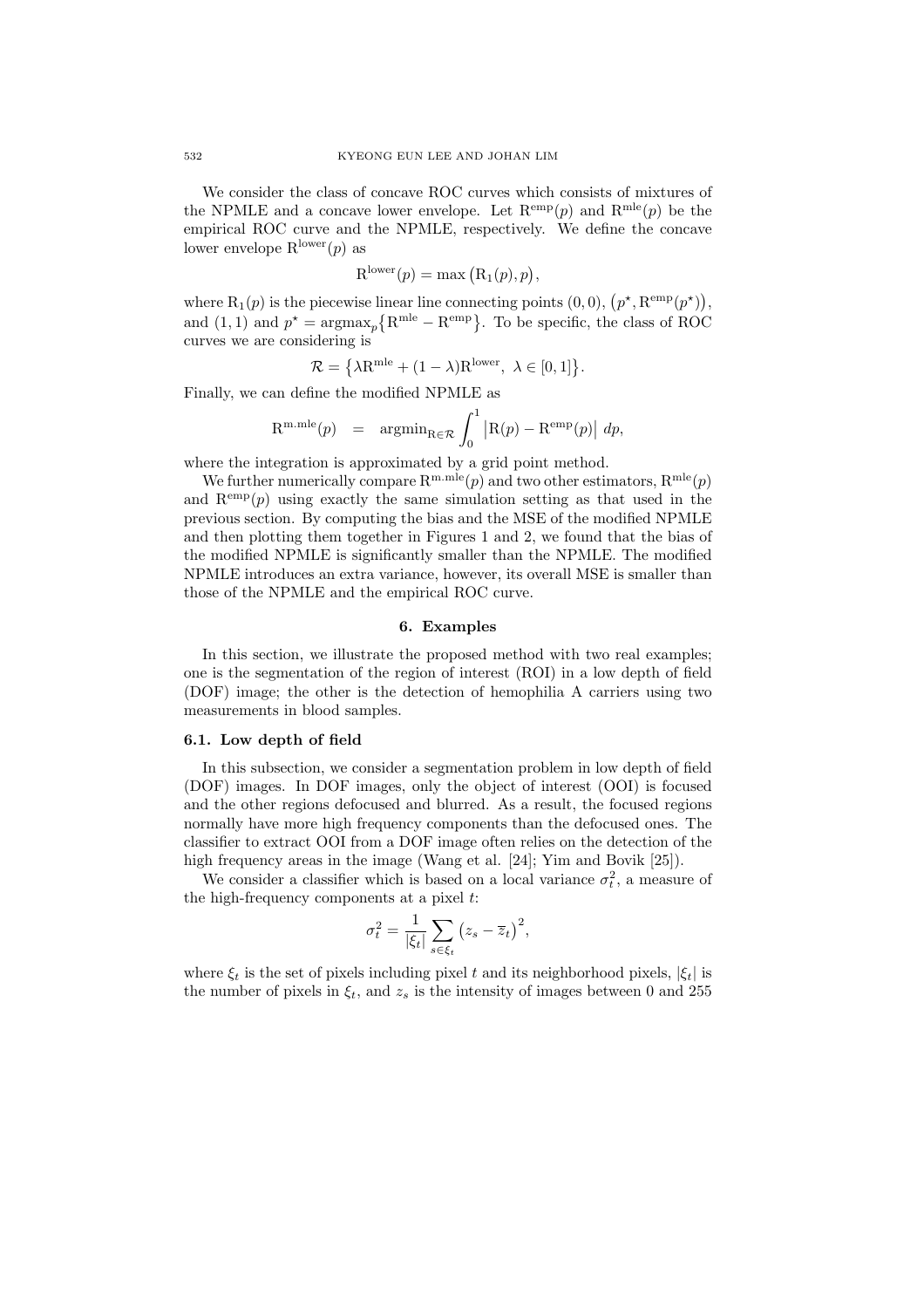at pixel *s*. The local variance based classifier (LVC), denoted by  $\gamma(c)$ , it assigns pixel  $z_t$  to focused regions if  $\log(\sigma_t^2) \geq c$ , otherwise, assigns it to defocused regions.

We estimate the optimal ROC curve of the LVC in segmenting an DOF image. Here, the optimal ROC curve implies that the curve plots the highest TPRs that the classifier can achieve at given FPRs. As stated in the introduction, the optimal ROC curve should be concave and we estimate concave ROC curve from the observed data.

Figure 3 (a) and (b) plots the flower image to be segmented into focused and defocused regions and its hand-labeled true segments. We obtained empirical FPRs and TPRs by moving the threshold value *c* from 1 to 11 by 0.1. We apply three estimators, empirical ROC curve, NPMLE, and modified NPMLE to estimating the ROC curve. The results are plotted in Figure 4.



(a) Flower's DOF image (b) True segmentation

FIGURE 3. Flower images and its manually segmentation results.

The results show that the empirical ROC curve is not concave and the lower concave envelope used to modify the NPMLE becomes a line connecting  $(0,0)$ and (1*,* 1). We find the modified NPMLE among mixtures of NPMLE and the lower concave envelope to minimize the  $\mathcal{L}_1$  distance from the empirical ROC curve. The estimators are plotted in Figure 4, where we further notice that the NPMLE is close to, but not equal to, the convex hull of the empirical ROC curve.

#### **6.2. Hemophilia A carrier**

The second example is borrowed from Johnson and Wichern [9]. The data is related to detecting potential hemophilia A carriers using two blood sample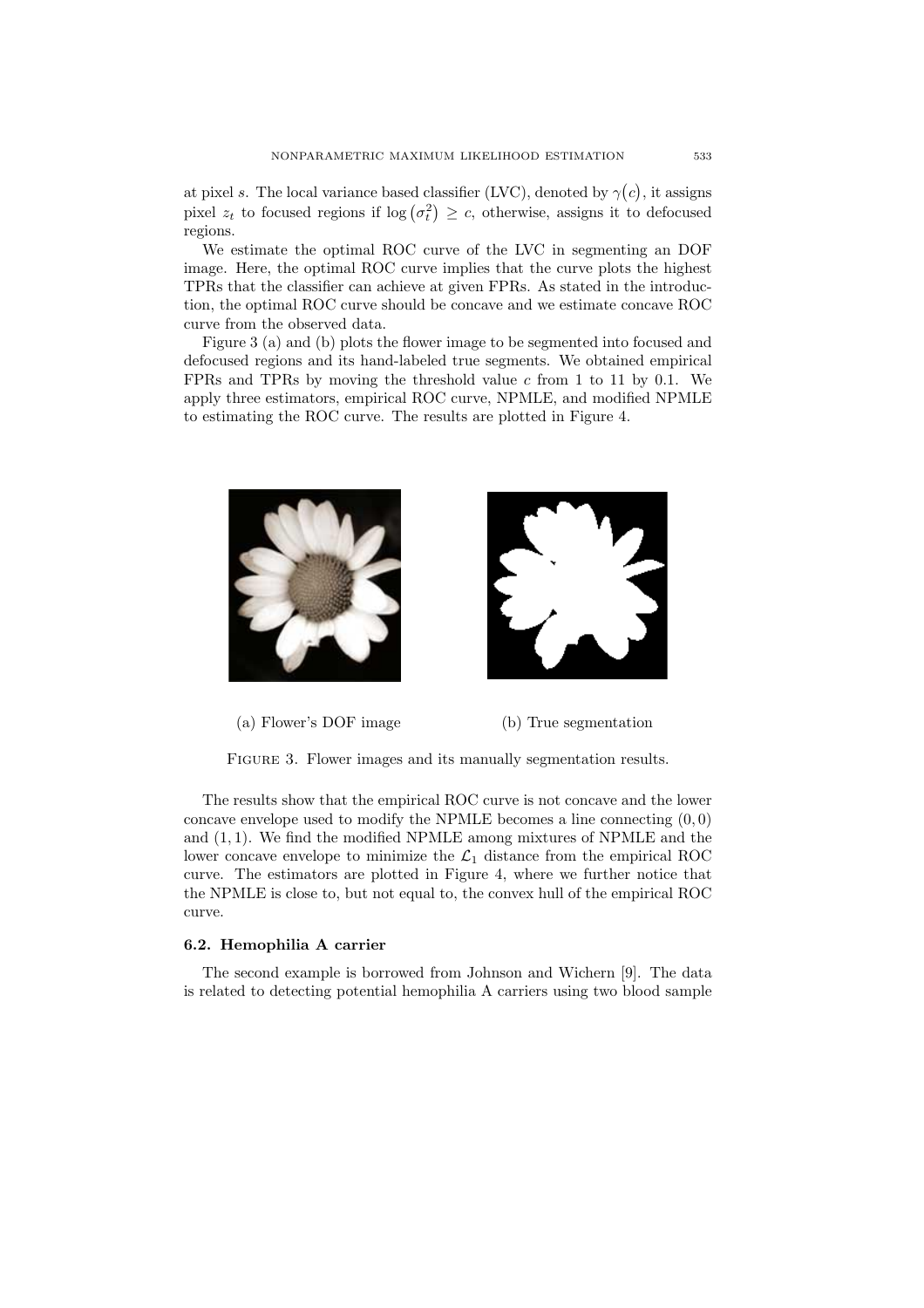

Figure 4. Estimated ROC curves – the empirical ROC curve, the NPMLE, and the modified NPMLE– of LVC (local variance classifier) to segment the flower image.

measurements of two groups of women, normal subject group (Group 1 : 30 women) and hemophilia A carrier group (Group 2: 45 women). The blood samples were analyzed and AHF activity and AHF-like antigen measurements were taken. We consider several linear classifiers of two variables,

 $X_1 = \log_{10} (\text{AHF activity})$ , and  $X_2 = \log_{10} (\text{AHF-like antigen})$ ,

to detect potential hemophilia A carriers:  $L_1 = -X_1, L_2 = X_2, L_3 = \text{PCA}_1 =$  $-(X_1 + X_2)/\sqrt{2}$ , L<sub>4</sub> = PCA<sub>2</sub> =  $-(X_1 - X_2)/\sqrt{2}$ , and L<sub>5</sub> =  $\hat{\beta}_0 + \hat{\beta}_1 X_1 + \hat{\beta}_2 X_2$ , where  $PCA_1$  and  $PCA_2$  are the first and the second principal scores in the principal component analysis (PCA), and  $\hat{\beta}_0$ ,  $\hat{\beta}_1$ , and  $\hat{\beta}_2$  are the regression estimates from the fit of the logistic regression model between group indicator *Y* (" $Y = 0$ " indicates Group 1 and " $Y = 1$ " indicates Group 2) and covariates  $X_1$  and  $X_2$ . Here,  $L_1$  is based on the negative AHF activity due to the negative association between AHF activity and hemophilia. Figure 5 plots the modified NPMLE of concave ROC curves of the aforementioned 5 methods. It shows the ROC curve of L<sup>5</sup> has the highest TPR at any given FPR. However, it is not fair to compare  $L_5$  to other methods since it uses observed data to estimate the parameters in the linear classifier.  $L_4$ , the linear classifier based on the second principal score perform almost as good as the logistic classifier  $L_5$  and outperforms all other classifiers. The second principal component is the average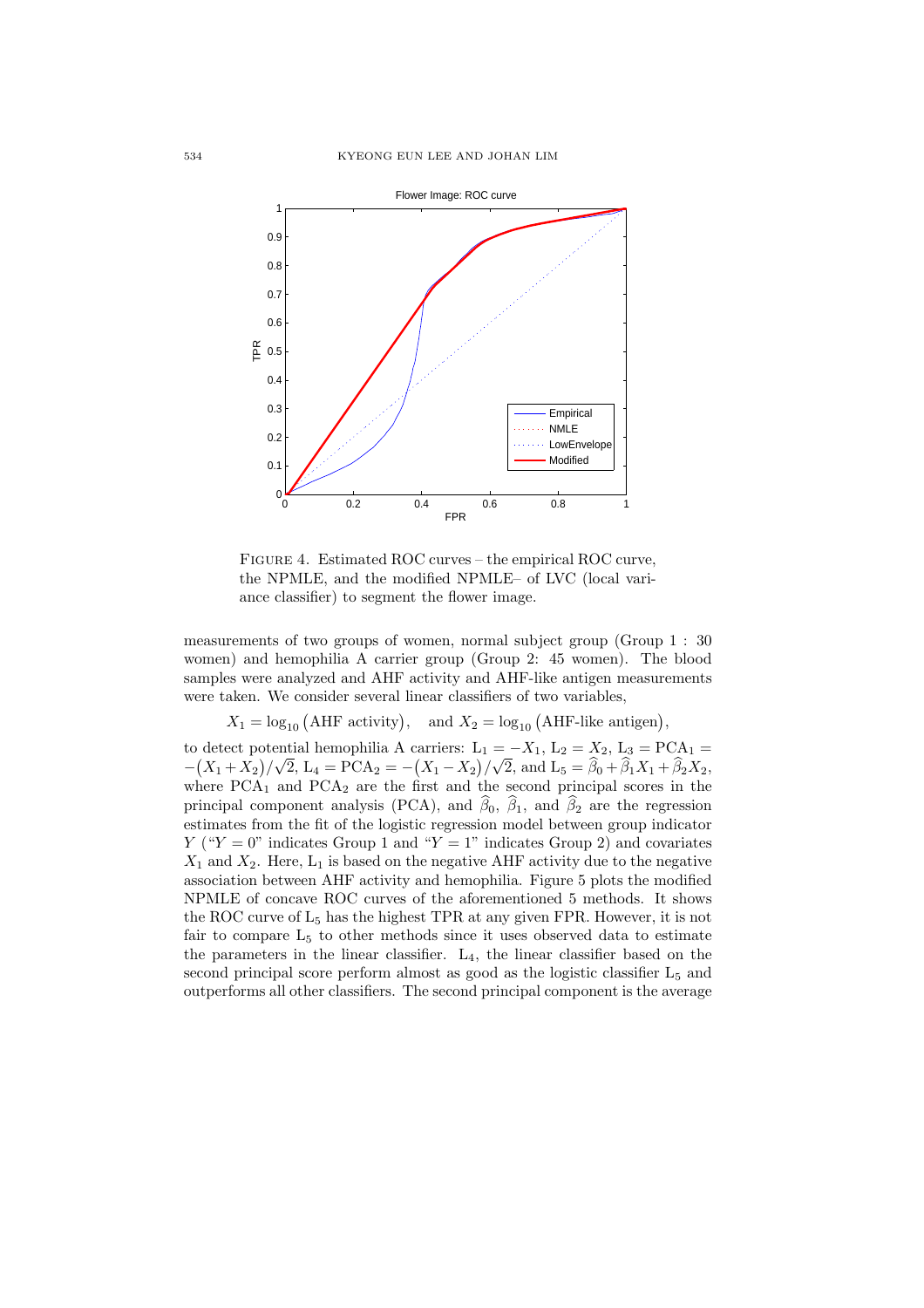between *−X*<sup>1</sup> and *X*<sup>2</sup> both of which are positively associated with the indicator of the hemophilia A carrier.



FIGURE 5. Estimated ROC curves of the given five linear classifiers.

# **7. Conclusion**

The concave ROC curve plays an important role in searching for optimal classifiers or comparing the performance of different classifiers. In this paper, we study the NPMLE of a concave ROC curve and find that it is close to the convex hull of an empirical ROC curve. Thus, it is positively biased but has smaller variance. We introduce a modification of the NPMLE to reduce the bias by minimizing the uniform distance from the empirical ROC curve, which is an unbiased estimator, among a given class of concave ROC curves. We numerically show that the modified NPMLE has larger variance than the NPMLE, but smaller bias and MSE than the NPMLE. We finally apply the modified NPMLE to estimating the optimal ROC curve of the LVC in segmenting a flower image into focused and defocused regions and to finding a diagnostic tool with multiple tests for detection of hemophilia A carrier.

# **References**

[1] S. Boyd, S. Kim, L. Vandenberghe, and A. Hassibi, *A tutorial on geometric programming*, Optim. Eng. **8** (2007), no. 1, 67–127.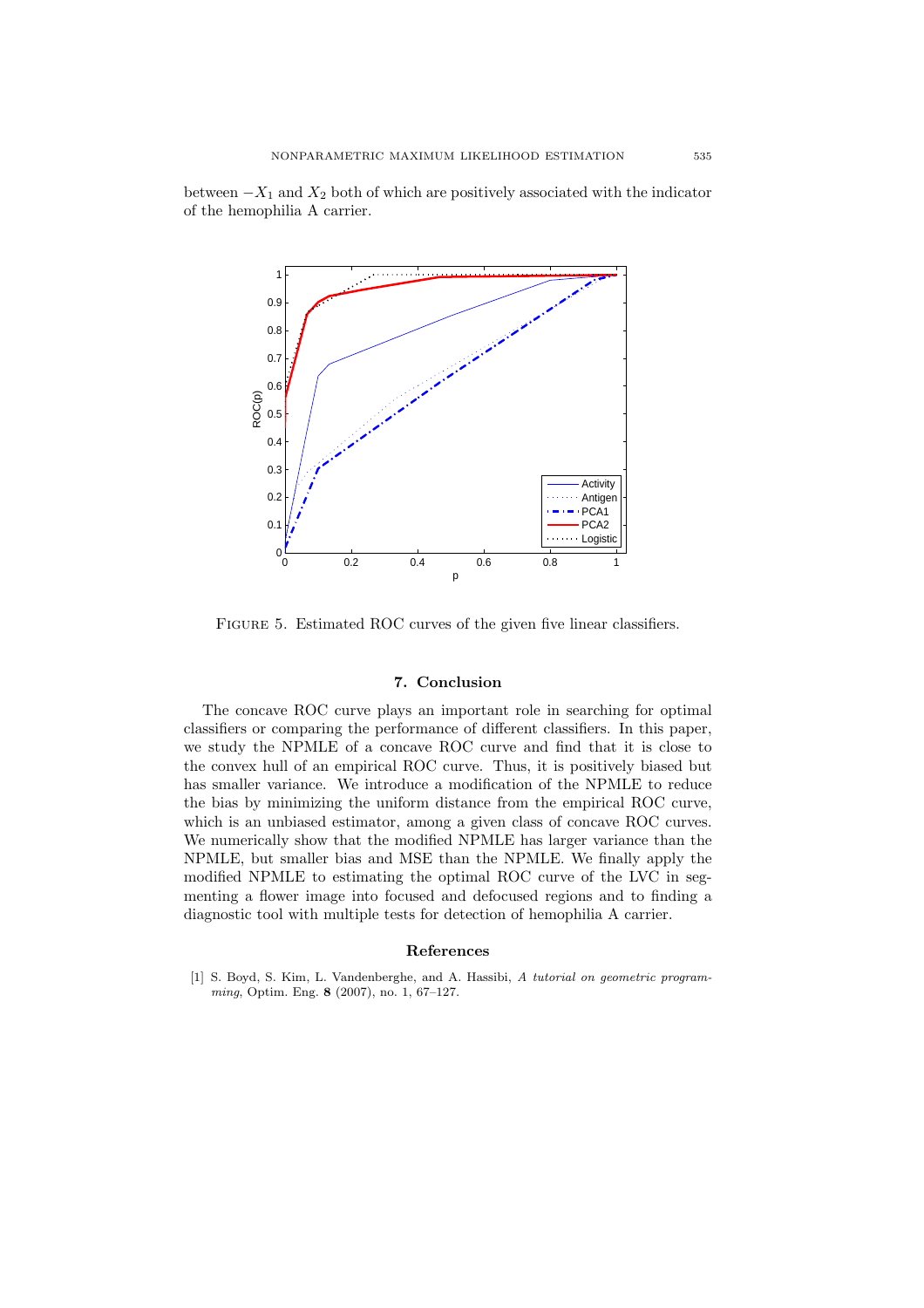- [2] S. Boyd and L. Vandenberghe, *Convex Optimization*, Cambridge University Press, Cambridge, 2004.
- [3] G. Campbell and M. V. Ratnaparkhi, *An application of Lomax distributions in receiver operating characteristic* (*ROC*) *curve analysis*, Communication in Statistics **22** (1993), 1681–1697.
- [4] D. D. Dorfman, K. S. Berbaum, C. E. Metz, R. V. Length, J. A. Hanlet, and H. A. Dagga, *Proper receiver operating characteristic analysis*: *The bigamma model*, Academic Radiology **4** (1996), 138–140.
- [5] C. Feltz and R. Dykstra, *Maximum likelihood estimation of the survival functions of N stochastically ordered random variables*, J. Amer. Statist. Assoc. **80** (1985), no. 392, 1012–1019.
- [6] P. A. Flach and S. Wu, *Repairing concavities in ROC curves*, Proceedings of 2003 UK Workshop on Computational Intelligence, 38-44, 2003.
- [7] M. Grant, S. Boyd, and Y. Ye, CVX: *Matlab software for disciplined convex programming*, 2005; Available from http://www.stanford.edu/~boyd/cvx/.
- [8] S. Johansen, *The product limit estimator as maximum likelihood estimator*, Scand. J. Statist. **5** (1978), no. 4, 195–199.
- [9] R. A. Johnson and D. W. Wichern, *Applied Multivariate Statistical Analysis*, Third edition. Prentice Hall, Inc., Englewood Cliffs, NJ, 1992.
- [10] E. Kaplan and P. Meier, *Nonparametric estimation from incomplete observations*, J. Amer. Statist. Assoc. **53** (1958), 457–481.
- [11] J. Lim, S.-J. Kim, and X. Wang, *Estimation of stochastically ordered survival functions via geometric programming*, To appear in Journal of Compuational and Graphical Statistics; Available from http://www.stat.snu.ac.kr/johanlim/sorder\_v3.pdf.
- [12] J. Lim, X. Wang, and W. Choi, *Matimum likelihood estimation of ordered multinomial parameters by geometric programing*, Compuational Statistics and Data Analysis **53** (2009), 889–893.
- [13] C. Llyod, *Regression models for convex ROC curves*, Biometrics **56** (2000), 862–867.
- [14] , *Estimation of a convex ROC curve*, Statist. Probab. Lett. **59** (2002), no. 1, 99–111.
- [15] J. Löfberg, *YALMIP. Yet Another LMI Parser*, Version 2.4, 2003; Available from http: //control.ee.ethz.ch/~joloef/yalmip.php.
- [16] M. W. McIntosh and M. S. Pepe, *Combining several screening tests: optimality of the risk score*, Biometrics **58** (2002), no. 3, 657–664.
- [17] C. E. Metz and X. Pan, *"Proper" binormal ROC curves: theory and maximum-likelihood estimation*, J. Math. Psych. **43** (1999), no. 1, 1–33.
- [18] A. Mutapcic, K. Koh, S. Kim, and S. Boyd, ggplab*: A Matlab toolbox for geometric programming*, 2006; Available from http://www.stanford.edu/~boyd/ggplab/.
- [19] Y. Nesterov and A. Nemirovsky, *Interior-Point Polynomial Methods in Convex Programming*, volume 13 of Studies in Applied Mathematics, SIAM Philadelphia, PA, 1994.
- [20] J. Norcedal and S. Wright, *Numerical Optimization*, Springer Series in Operations Research. Springer-Verlag, New York, 1999.
- [21] X. Pan and C. E. Metz, *The "proper" binomial model: Parametric receiver operating characteristic curve estimation with degenerate data*, Academic Radiology **4** (1997), 380–389.
- [22] M. S. Pepe, *The Statistical Evaluation of Medical Tests for Classification and Prediction*, Oxford University Press, Oxford, 2003.
- [23] F. Preparata and S. J. Hong, *Convex hulls of finite sets of points in two and three dimensions*, Comm. ACM **20** (1977), no. 2, 87–93.
- [24] J. Z. Wang, J. Li, R. M. Gray, and G. Wiederhold, *Unsupervised multiresolution segmentation for images with low depth of field*, IEEE Transaction on Pattern Analysis and Machine Intelligence **23** (2001), 85–90.